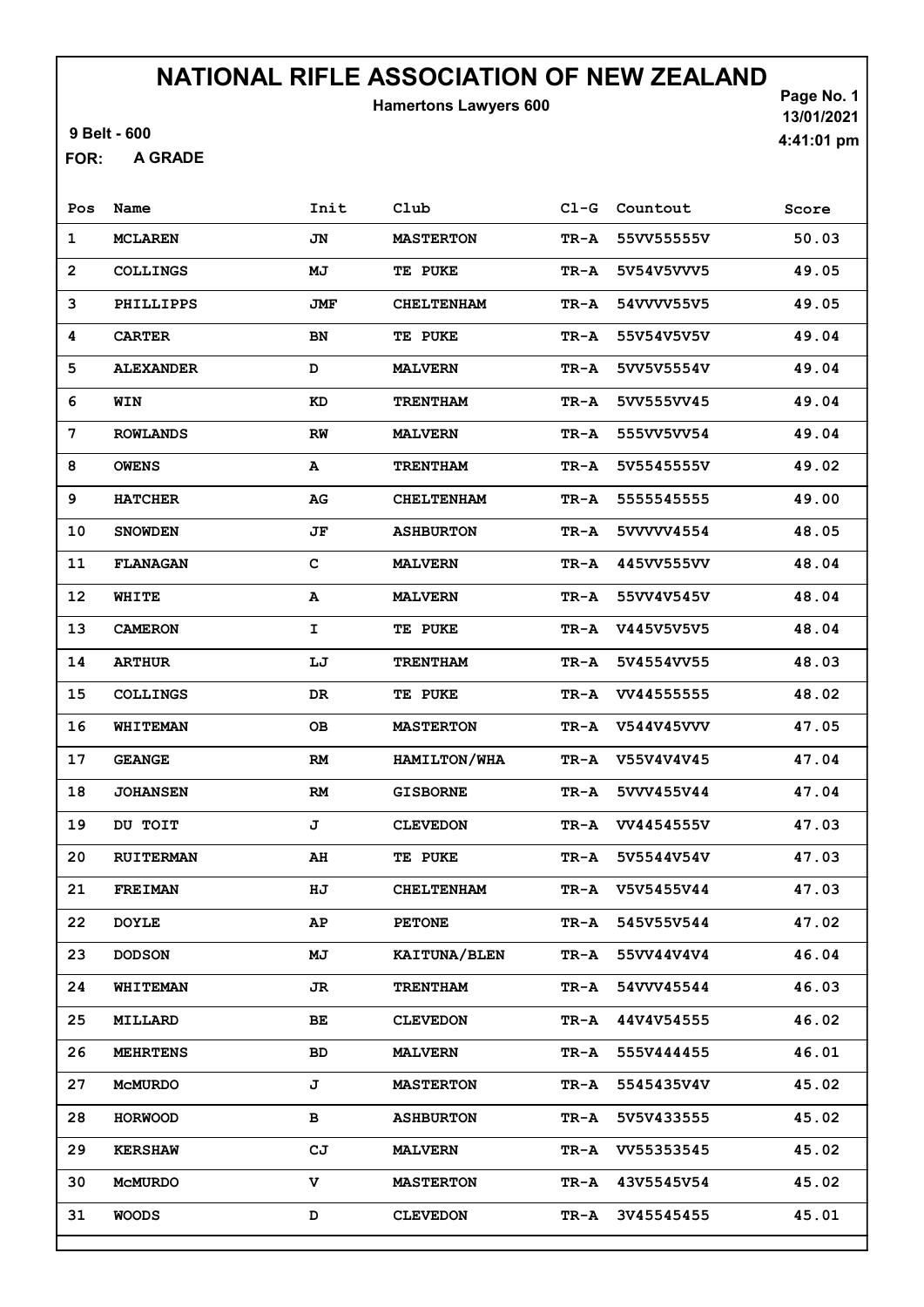#### A GRADE Page No. 2 NATIONAL RIFLE ASSOCIATION OF NEW ZEALAND 13/01/2021 9 Belt - 600 FOR: 4:41:01 pm Hamertons Lawyers 600 Pos Name 1nit Club Cl-G Countout Score 32 MASON R TRENTHAM TR-A 5V55445444 45.01 33 GORDON RM HAWKES BAY TR-A 4344555344 41.00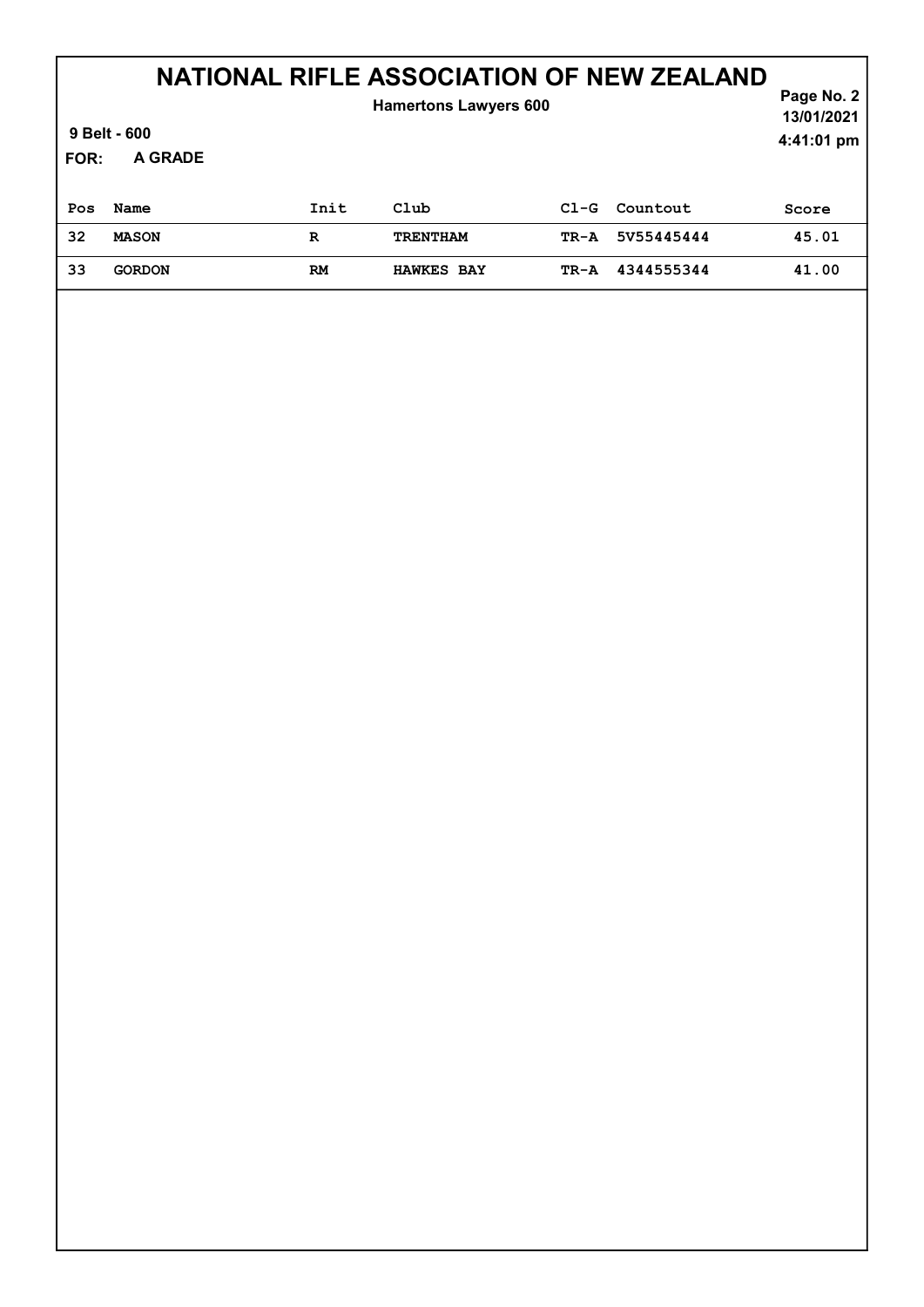Hamertons Lawyers 600

9 Belt - 600

B GRADE FOR:

Page No. 3 13/01/2021 4:41:01 pm

| Pos            | Name             | Init         | Club              | $CL-G$ | Countout   | Score |
|----------------|------------------|--------------|-------------------|--------|------------|-------|
| $\mathbf{1}$   | DIKMENLI         | S            | <b>TRENTHAM</b>   | $TR-B$ | 5555V55V54 | 49.02 |
| $\overline{2}$ | <b>MARTIN</b>    | <b>BJ</b>    | <b>TRENTHAM</b>   | $TR-B$ | V545VVV54V | 48.05 |
| 3              | <b>HOUGHTON</b>  | LS           | <b>CLEVEDON</b>   | TR-B   | V55V445V5V | 48.04 |
| 4              | TIDSWELL         | PA           | <b>CHELTENHAM</b> | $TR-B$ | 55VV45V54V | 48.04 |
| 5              | <b>RIDDLE</b>    | S            | <b>CLEVEDON</b>   | $TR-B$ | 5V55544VV5 | 48.03 |
| 6              | <b>CHEESEMAN</b> | J            | <b>CLEVEDON</b>   | $TR-B$ | 54VV5V5545 | 48.03 |
| 7              | <b>LANE</b>      | M            | <b>OTOROHANGA</b> | $TR-B$ | V545555V54 | 48.02 |
| 8              | <b>BALL</b>      | JW           | TE PUKE           | $TR-B$ | 54555V4555 | 48.01 |
| 9              | <b>WHYTE</b>     | $\mathbf{C}$ | KAITUNA/BLEN      | $TR-B$ | 5V4V45V5V4 | 47.04 |
| 10             | <b>DENT</b>      | AL           | <b>PETONE</b>     | $TR-B$ | 45VV4V5554 | 47.03 |
| 11             | <b>MCKEE</b>     | к            | <b>KARORI</b>     | TR-B   | 55V45V5553 | 47.02 |
| 12             | <b>FINCHAM</b>   | D            | <b>HAWKES BAY</b> | TR-B   | 545V545545 | 47.01 |
| 13             | <b>SNOWDEN</b>   | M            | <b>ASHBURTON</b>  | $TR-B$ | 5V54V44554 | 46.02 |
| 14             | LEITE            | R            | <b>CLEVEDON</b>   | $TR-B$ | 555VV54444 | 46.02 |
| 15             | <b>GILCHRIST</b> | $\mathbf{R}$ | <b>OAMARU</b>     | $TR-B$ | 454444V5V4 | 44.02 |
| 16             | <b>MARSHALL</b>  | LD           | <b>HAWKES BAY</b> | $TR-B$ | 4V445443V4 | 42.02 |
| 17             | <b>RIDDLE</b>    | G            | <b>CLEVEDON</b>   | $TR-B$ | 44V543V344 | 41.02 |
| 18             | <b>BUCKLEY</b>   | ME           | TE PUKE           | TR-B   | 5433245544 | 39.00 |
| 19             | DICK             | DK           | KAITUNA/BLEN      | $TR-B$ | 0434444V44 | 36.01 |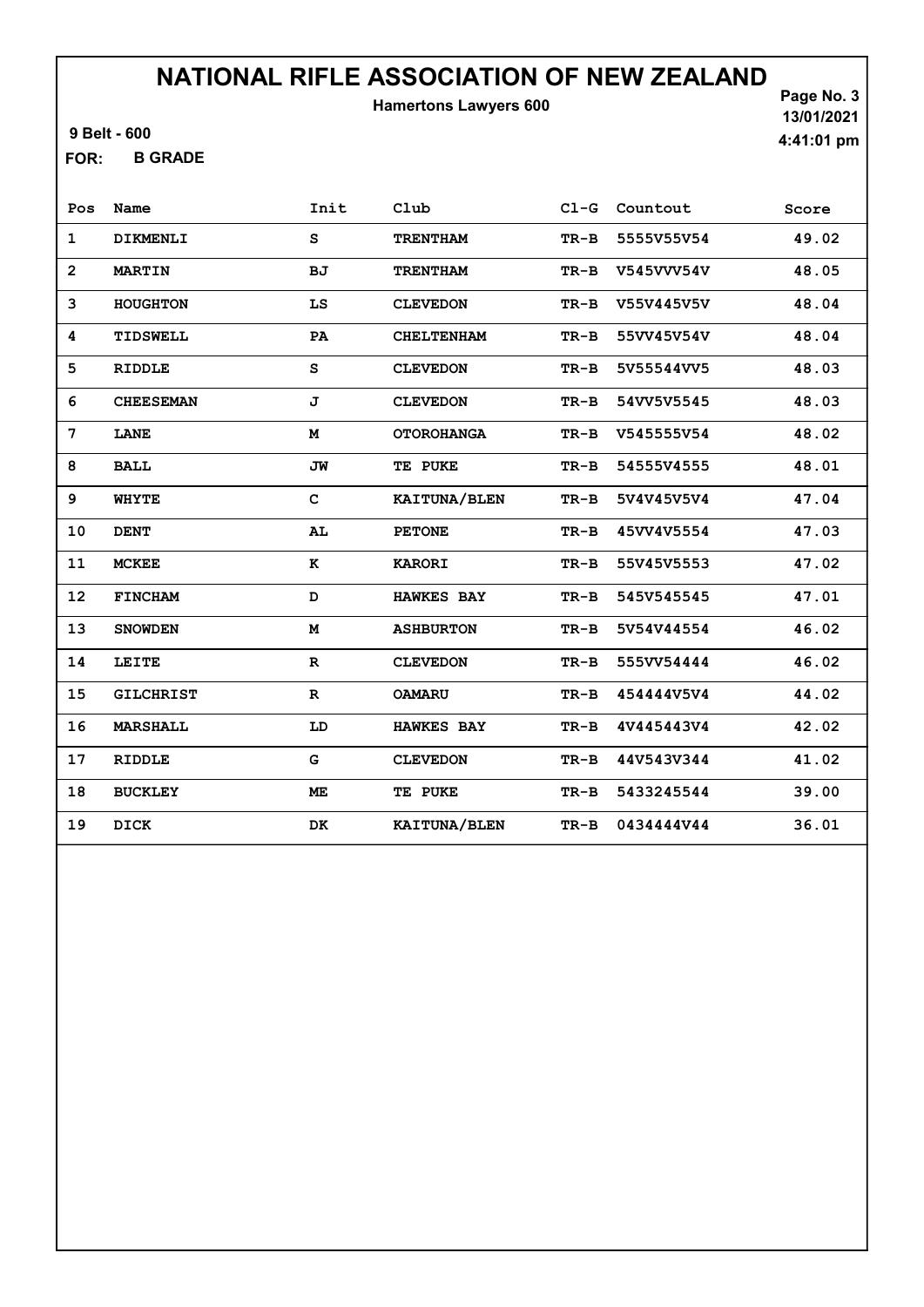### NATIONAL RIFLE ASSOCIATION OF NEW ZEALAND Hamertons Lawyers 600

9 Belt - 600

C GRADE FOR:

Page No. 4 13/01/2021 4:41:01 pm

| Pos            | Name           | Init | $_{\rm Club}$     | $C1-G$ | Countout   | Score |
|----------------|----------------|------|-------------------|--------|------------|-------|
| 1              | <b>KERSHAW</b> | SL   | <b>MALVERN</b>    | $TR-C$ | 45VV545544 | 46.02 |
| $\overline{2}$ | <b>SCOBIE</b>  | J    | <b>OTOROHANGA</b> | $TR-C$ | 45V45554V3 | 45.02 |
| 3              | <b>CAMERON</b> | S    | PUKE<br>TE        | $TR-C$ | V434355555 | 44.01 |
| 4              | WAKELING       | J    | <b>CLEVEDON</b>   | $TR-C$ | 5444454554 | 44.00 |
| 5              | <b>GORE</b>    | т    | <b>TRENTHAM</b>   | $TR-C$ | V5VV544505 | 43.03 |
| 6              | <b>DRAKE</b>   | AE   | <b>TARANAKI</b>   | TR-C   | 5444547434 | 42.01 |
| 7              | <b>BROWN</b>   | SW   | <b>PETONE</b>     | $TR-C$ | V534545434 | 42.01 |
| 8              | <b>PETZEN</b>  | D    | <b>TRENTHAM</b>   | $TR-C$ | 44044545V5 | 40.01 |
| 9              | <b>FLEMING</b> | JA   | <b>ASHBURTON</b>  | $TR-C$ | 3444434444 | 38.00 |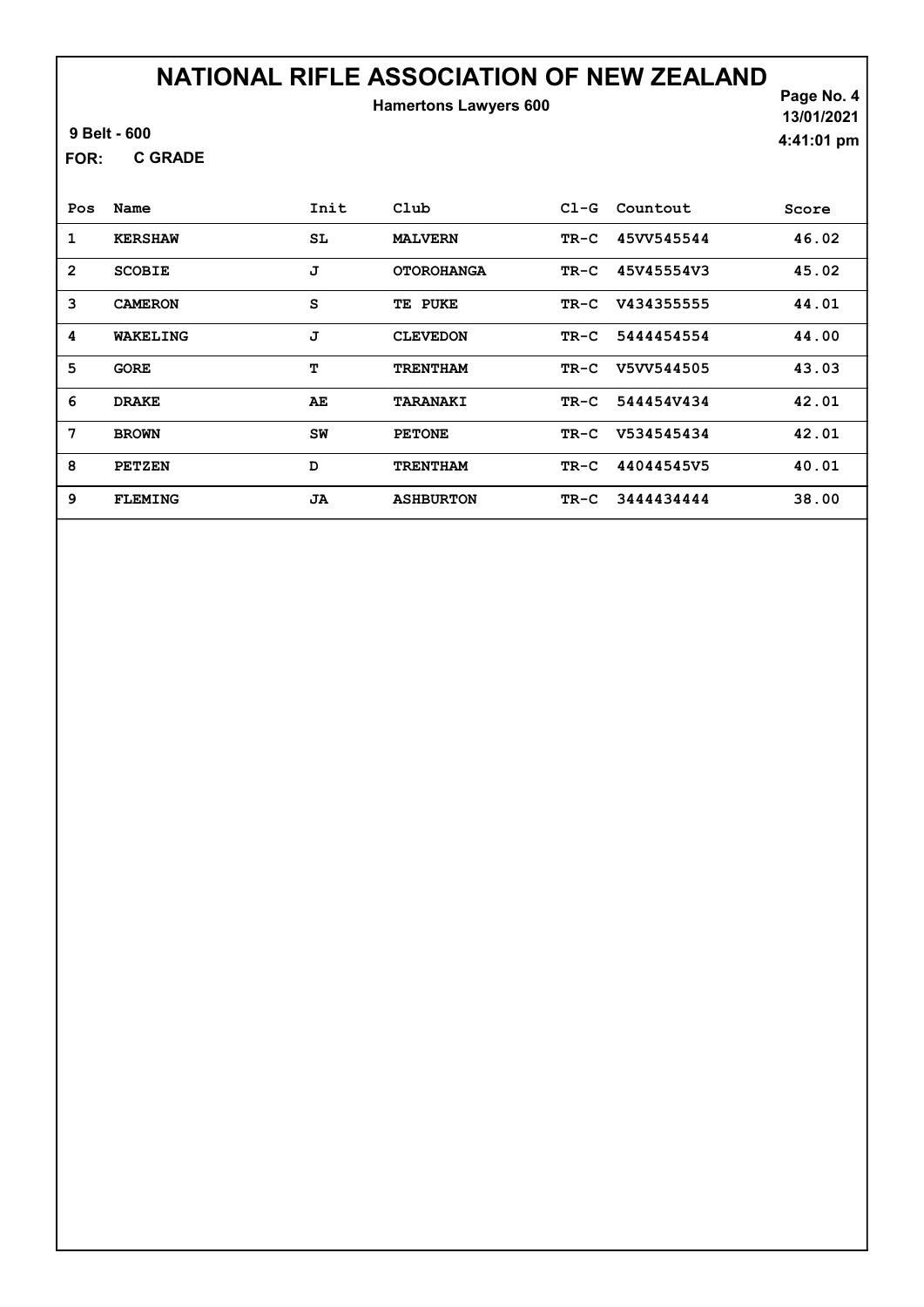### Page No. 5 NATIONAL RIFLE ASSOCIATION OF NEW ZEALAND

| 9 Belt - 600<br>FOR: |                        | . ugu no. v<br>13/01/2021<br>4:41:01 pm |                 |        |            |       |
|----------------------|------------------------|-----------------------------------------|-----------------|--------|------------|-------|
| Pos                  | Name                   | Init                                    | Club            | $C1-G$ | Countout   | Score |
|                      | <b>DARRALL</b>         | F                                       | <b>TRENTHAM</b> | TR-T   | VV444V44V5 | 45.04 |
| 2                    | <b>RENSBURG</b><br>VAN | L                                       | <b>CLEVEDON</b> | TR-T   | 3434333444 | 35.00 |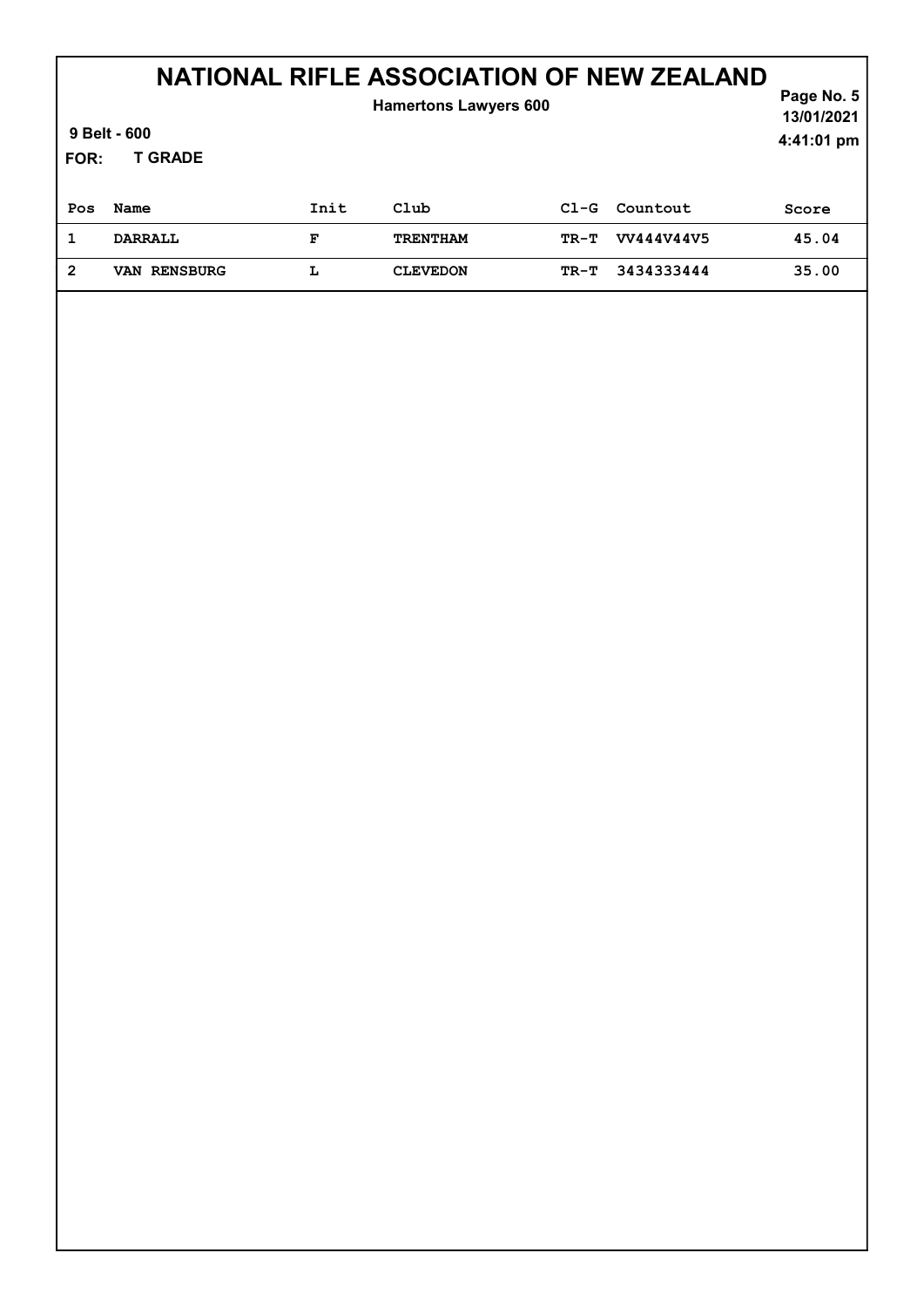| FOR:           | 9 Belt - 600<br><b>CFT CLASS</b> |            | <b>Hamertons Lawyers 600</b> |                    | Page No. 6<br>13/01/2021<br>4:41:01 pm |
|----------------|----------------------------------|------------|------------------------------|--------------------|----------------------------------------|
| Pos            | Name                             | Init       | Club                         | $C1-G$<br>Countout | Score                                  |
| 1              | <b>DUTHIE</b>                    | M          | <b>TRENTHAM</b>              | CFTR-066554X54XX   | 53.03                                  |
| $\overline{2}$ | <b>SMITH</b>                     | <b>GRH</b> | <b>MALVERN</b>               | CFTR-0645XX56546   | 53.02                                  |
| 3              | <b>SNOWDEN</b>                   | c          | <b>ASHBURTON</b>             | CFTR-065544655X6   | 52.01                                  |
| 4              | <b>LINDSAY</b>                   | в          | <b>HAWKES BAY</b>            | CFTR-0X043444X66   | 43.02                                  |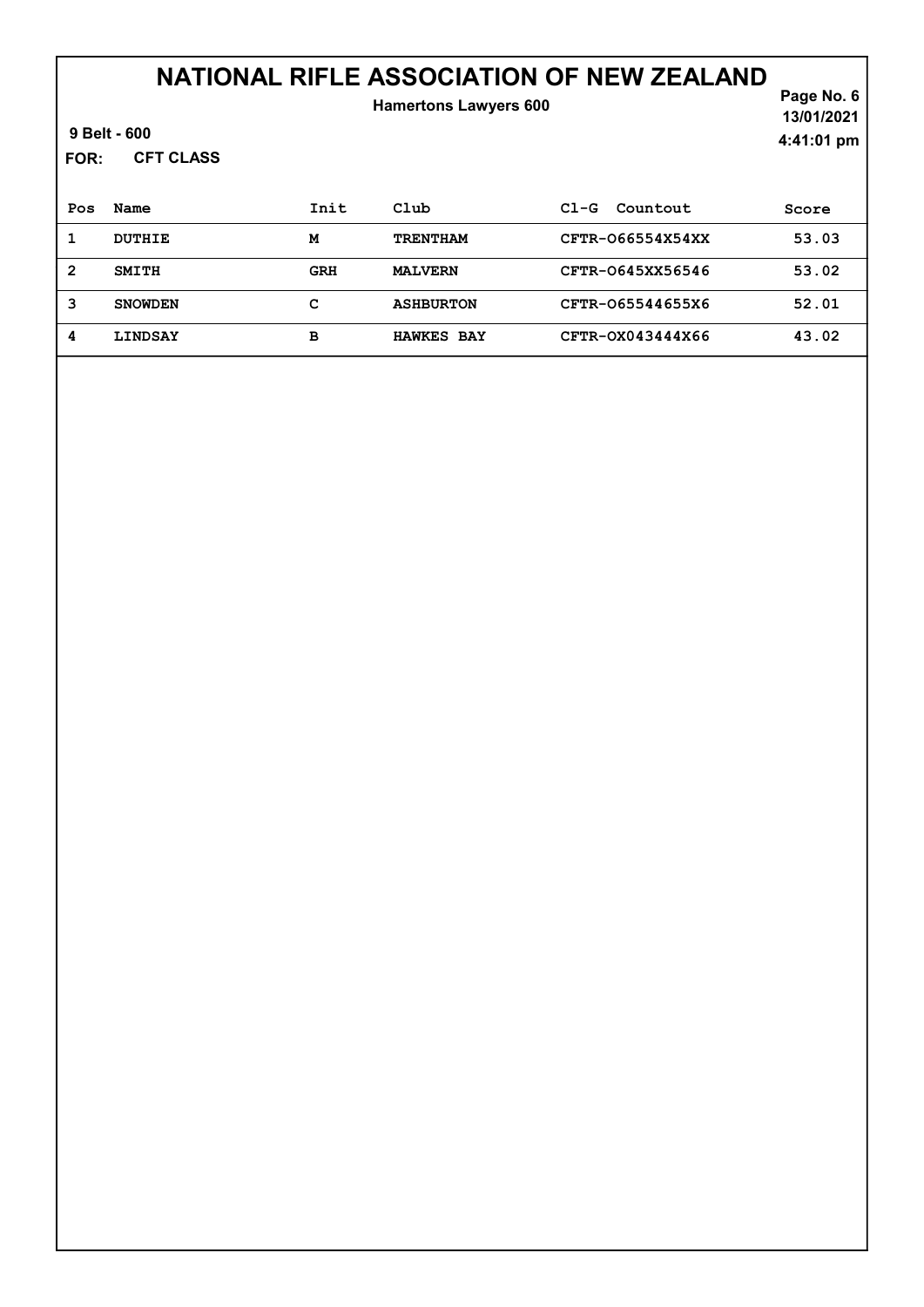Hamertons Lawyers 600

9 Belt - 600

FO CLASS FOR:

Page No. 7 13/01/2021 4:41:01 pm

| Pos            | Name              | Init         | Club              | $CL-G$ | Countout   | Score |
|----------------|-------------------|--------------|-------------------|--------|------------|-------|
| $\mathbf 1$    | <b>HUGHES</b>     | IR           | <b>CHELTENHAM</b> | $FO-O$ | XX666XXXX6 | 60.06 |
| $\overline{2}$ | <b>KAPENE</b>     | S            | <b>GISBORNE</b>   | $FO-O$ | X66X66665X | 59.03 |
| 3              | <b>CHUI</b>       | M            | <b>ASHBURTON</b>  | $FO-O$ | 666666865  | 59.01 |
| 4              | <b>DUCKETT</b>    | FM           | <b>MASTERTON</b>  | $FO-O$ | X6XX655666 | 58.03 |
| 5              | <b>MEEHAN</b>     | D            | <b>CLEVEDON</b>   | $FO-O$ | 65656665XX | 57.02 |
| 6              | <b>TEAGUE</b>     | SP           | TE PUKE           | $FO-O$ | 665X56X656 | 57.02 |
| 7              | <b>NEAL</b>       | PA           | <b>CLEVEDON</b>   | $FO-O$ | 655666X566 | 57.01 |
| 8              | <b>HOWL</b>       | SB           | <b>CHELTENHAM</b> | $FO-O$ | X545X66666 | 56.02 |
| 9              | <b>HUNT</b>       | $\mathbf{C}$ | <b>KARORI</b>     | $FO-O$ | 5564XX6X65 | 55.03 |
| 10             | <b>SUBRITZKY</b>  | M            | <b>KARORI</b>     | $FO-O$ | 666556X555 | 55.01 |
| 11             | <b>KERRIDGE</b>   | $\mathbf R$  | TE PUKE           | $FO-O$ | 5X5545X6X6 | 54.03 |
| 12             | <b>MOFFATT</b>    | SK           | <b>CLEVEDON</b>   | $FO-O$ | 6655665555 | 54.00 |
| 13             | <b>GRIMSEY</b>    | L            | <b>ASHBURTON</b>  | $FO-O$ | 6X65565554 | 53.01 |
| 14             | <b>MOSES</b>      | МK           | <b>CLEVEDON</b>   | $FO-O$ | 5465565556 | 52.00 |
| 15             | <b>MCLAY</b>      | S            | TE PUKE           | $FO-O$ | 55445556X6 | 51.01 |
| 16             | <b>MAY</b>        | IS           | <b>WHANGAREI</b>  | $FO-O$ | X465555554 | 50.01 |
| 17             | <b>BARKHUIZEN</b> | S            | <b>CLEVEDON</b>   | $FO-O$ | 5445455556 | 48.00 |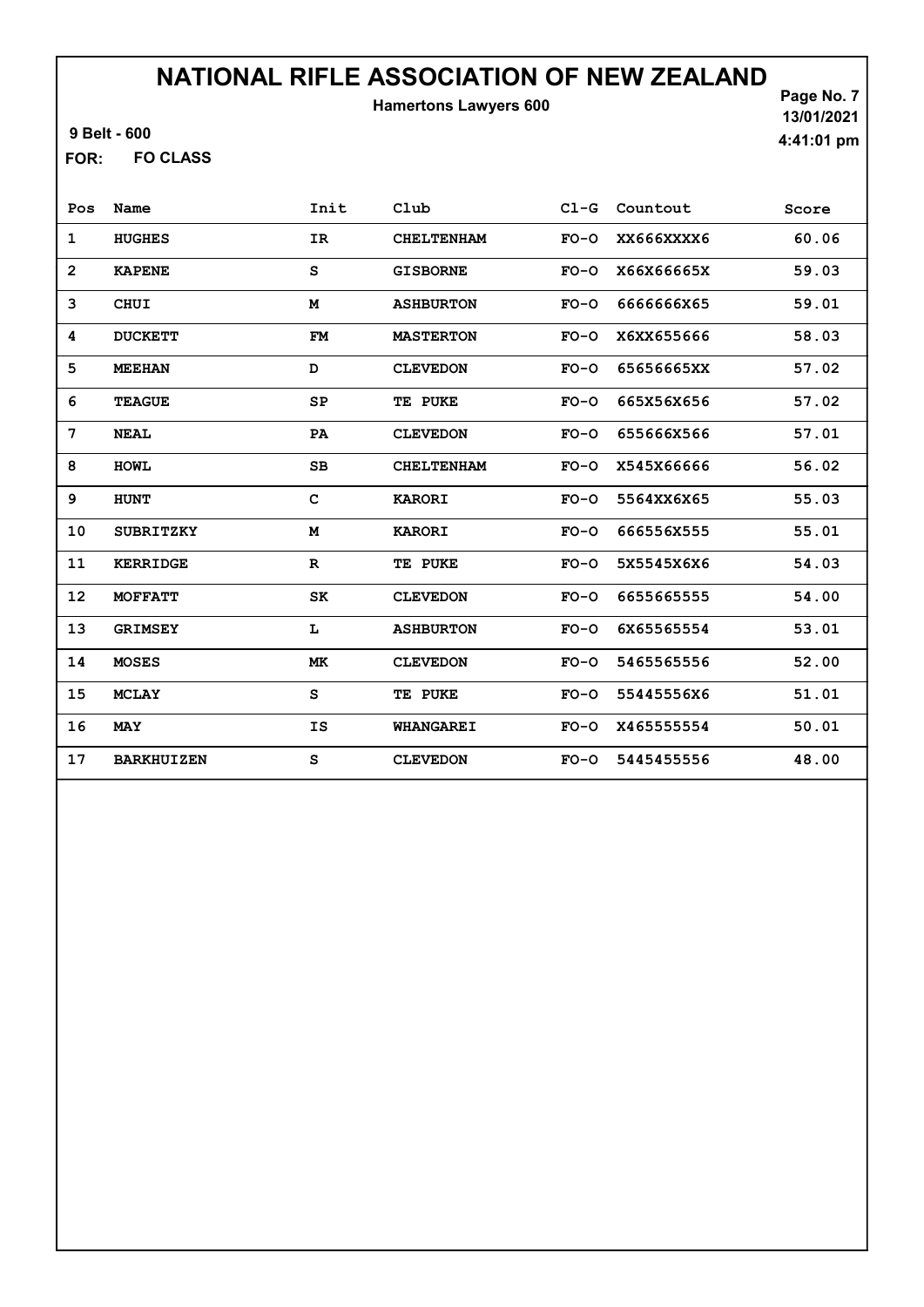| NATIONAL RIFLE ASSOCIATION OF NEW ZEALAND<br><b>Hamertons Lawyers 600</b> |                            |      |                  |        |                  |       |  |  |
|---------------------------------------------------------------------------|----------------------------|------|------------------|--------|------------------|-------|--|--|
|                                                                           | 9 Belt - 600<br>4:41:01 pm |      |                  |        |                  |       |  |  |
| FOR:                                                                      | <b>FPR CLASS</b>           |      |                  |        |                  |       |  |  |
| Pos                                                                       | Name                       | Init | Club             | $C1-G$ | Countout         | Score |  |  |
|                                                                           | <b>SMITH</b>               | DM   | <b>ASHBURTON</b> |        | FPR-0 666X665666 | 59.01 |  |  |
|                                                                           |                            |      |                  |        |                  |       |  |  |